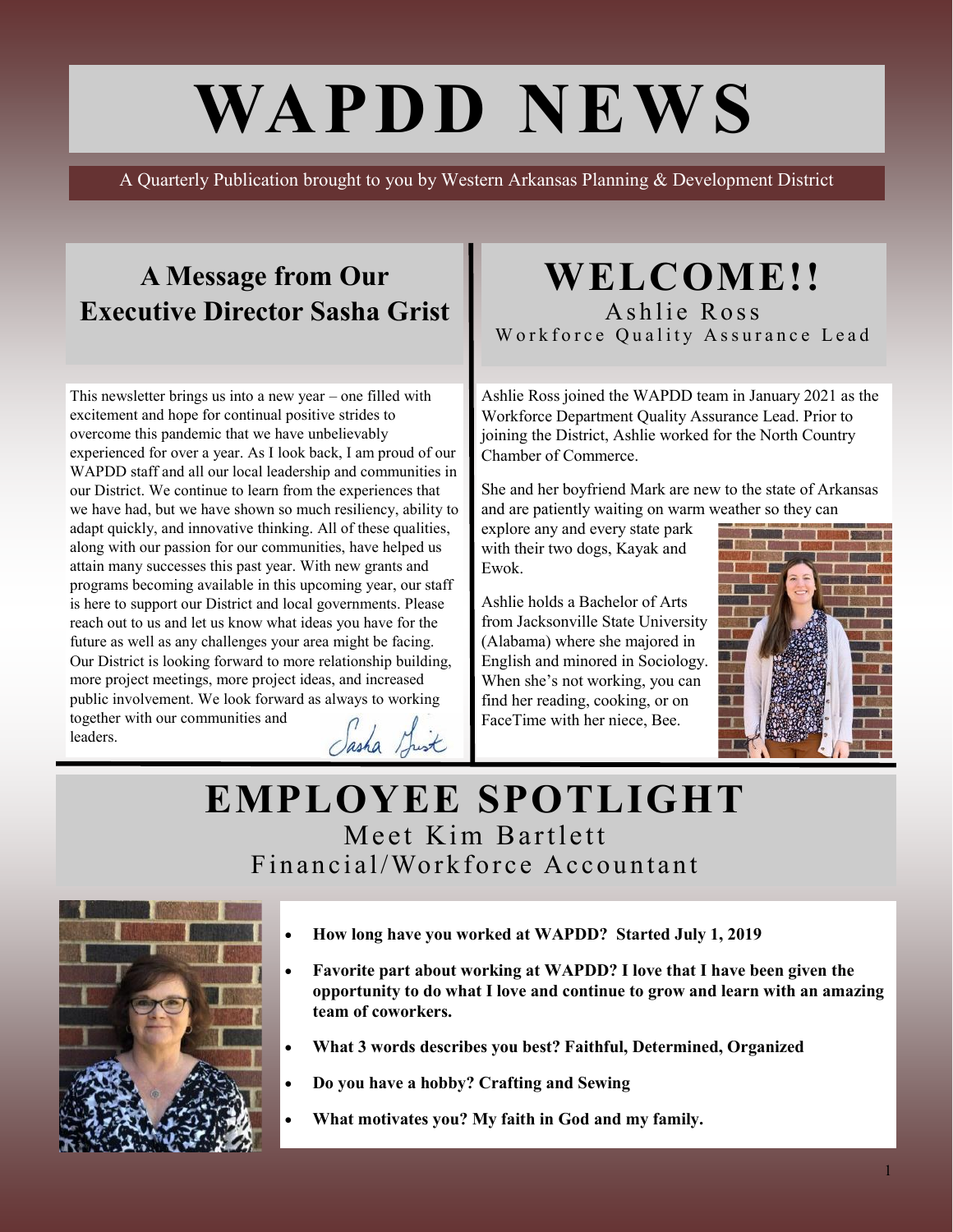### **Community Development Corner**

Spring brings warming temperatures, increasing hours of daylight, and for Western Arkansas Planning and Development District, Outdoor Recreation Grants Program applications which are due August 27. The Arkansas Department of Parks, Heritage, and Tourism offers 2 grants under the Outdoor Recreation Grants Program or ORGP, the FUN Park Grant and the Matching Grant. The FUN Park Grant has a maximum award of up to \$75,000 with no match required. It is available to municipalities with populations of 2,500 or less and unincorporated communities sponsored by their county governments. The Matching Grant is available to all municipalities and counties with a maximum award of up to \$250,000 with an equal match by the applicant. The Matching Grant is a reimbursable program meaning that once a project is approved, the awardee pays for all eligible project costs with up to 50% being reimbursed.

A unique aspect of the Matching Grant application is Community Outreach. While Community Outreach should play a vital role in all your projects, ORGP takes it a step further and includes points for it in the Matching Grant scoring criteria. While it is not included in the FUN Park Grant application, it is always a good idea to demonstrate community input and support for your project. Typically, ORGP applications would require a public meeting, but that requirement has been waived due to COVID, making Community Outreach even more valuable. Community Outreach differs from a public meeting in that it is more personal. Rather than an open invitation for the general public to attend a meeting, Community Outreach is more targeted and focuses on individuals and smaller groups such as ethnic/racial minority persons, persons with special needs, senior citizens, school children, etc. In-person meetings should be documented with name of group contacted, date of contact or meeting, sign-in or registration sheet, minutes or notes of input received. Past examples of Community Outreach used for ORGP applications have included surveys completed by elementary students or Boys and Girls Club members and meetings at senior citizen centers or facilities that serve disable adults. WAPDD has developed several surveys and forms to assist ORGP applicants with documenting Community Outreach. Additionally, ORGP will accept social media posts and media broadcast as Community Outreach.

For more information on the ORGP application requirements and how to maximize your Community Outreach efforts for these and other grant applications contact WAPDD Director of Community Development, Tracee McKenna.

### **Cossatot Senior Citizens Center**



Pictured: Cossatot Senior Citizens Center Staff

The Cossatot Senior Citizens Center near Wickes in Polk County will be better equipped to serve area seniors with the completion of its new addition. In 2019, Polk County applied for and was awarded an Arkansas Economic Development Commission General Assistance grant for the construction of the addition which houses a new pantry and walk-in freezer. The \$198,439 award doubles the food storage space of the Center which serves breakfast and lunch. The addition also includes a larger area for the packaging and loading of meals to be delivered to homebound seniors. AEDC provided an additional \$11,000 in grant funds for the Center after water damage was identified along the front of the building by the contractor working on the addition. With that damage repaired and the addition complete, the Cossatot Senior Citizens Center is eager to return to in-person meals at the facility after COVID forced them to shut down a year ago.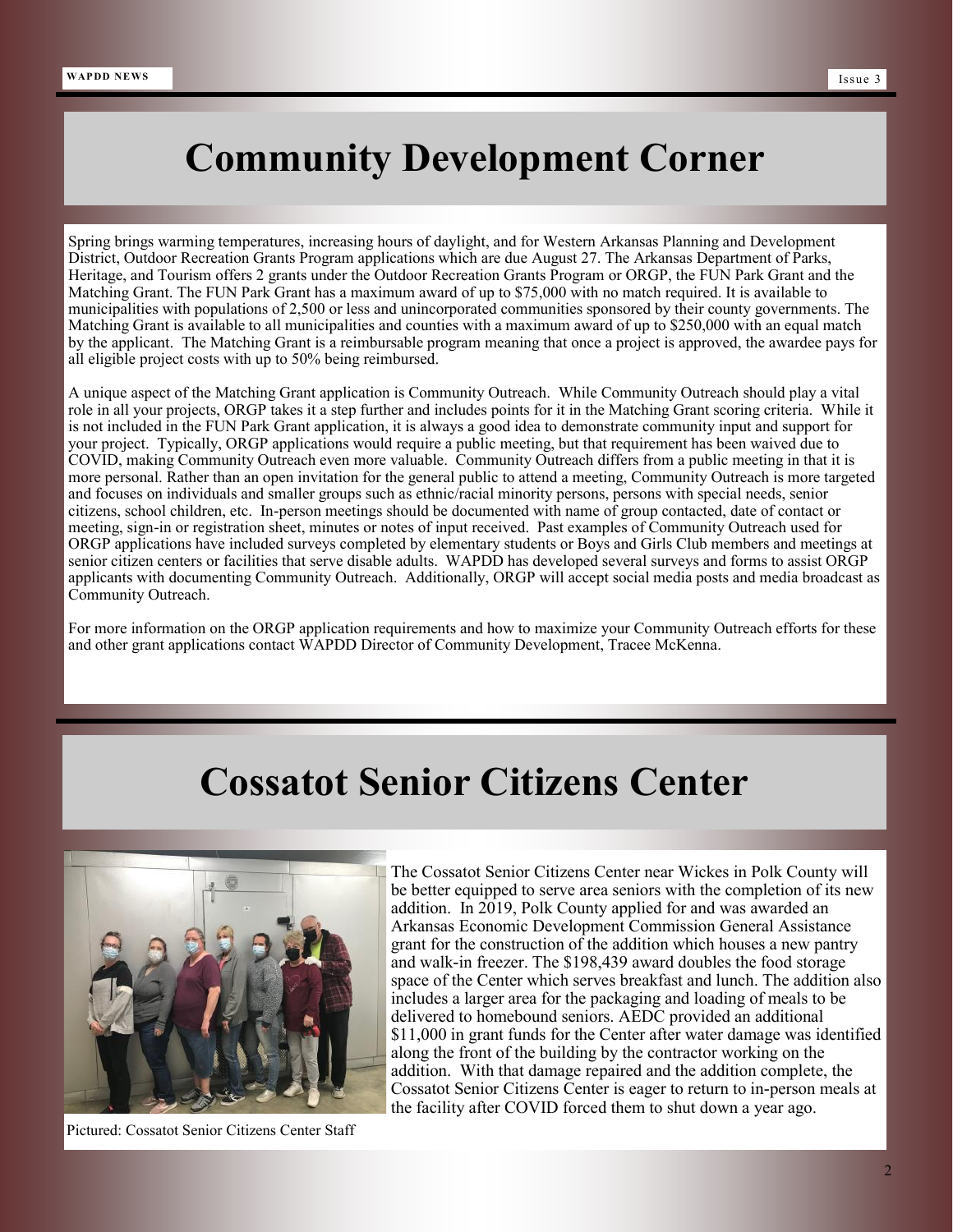## **Civic Innovation Challenge**

Across the country, communities have needs ripe for innovative solutions - from rethinking transit and housing affordability to operating safe schools during the COVID-19 pandemic. The Civic Innovation Challenge, led by the U.S. National Science Foundation in partnership with the U.S. Department of Energy and U.S. Department of Homeland Security, seeks to empower communities to address those needs by establishing research partnerships that can achieve not just local impacts but potentially be scaled up regionally, or even nationally. The Civic Innovation Challenge has now taken a major step by naming 52 teams across 30 states as well as tribal regions, Washington DC and Puerto Rico as Stage-1 awardees.

#### Key Partnerships - University of Arkansas & National Science Foundation Stage 1 Grant

Shared Micromobility for affordabLe-accessiblE houSing (SMILIES)

UA serves as principal investigator; Frontier MPO serves as civic co-principal investigator

• Identify low-income job locations & historically<br>marginalized communities in Fort Smith - the Rogers Avenue Corridor is one of these areas.

Identify Stakeholders & Partners - Accomplished through the Rogers Avenue Transportation & Health Planning Framework.

• Determine business model & deployment strategies.



Teams comprise civic partners - such as

local, state and tribal officials and non-profit and community leaders - working together with researchers. Each team will receive \$50,000 to refine their concepts over four months. At the end of that period, NSF will select State-2 awardees, which will each receive awards of up to \$1 million for ready-to-implement pilot projects with the potential to produce scalable, sustainable, and transferable solutions to address community-identified challenges.

In early March 2020, MPO Director Reese Brewer lectured at the University of Arkansas' Department of Civil Engineering - Dr. Hernandez's graduate class. UA Department of Civil Engineering proposed collaborating on appropriate grant opportunities. As a result, Frontier MPO, the City of Fort Smith, and UA successfully partnered to receive Stage 1 funding to study potential micromobility options to vulnerable communities. Frontier MPO is serving as the Co-Principal Investigator on this project. Successful Civic Innovation Challenge Stage 2 recipients will receive funding to implement and evaluate their projects.

SMILIES (Shared MicromobIlity for affordabLe-accessIblE houSing), brings diverse and often unheard voices together to improve access to jobs and essential activities - from getting groceries, going to school, and receiving care. Vulnerable residents can help transform transportation equity and bring economic stability to distressed and historically marginalized neighborhoods. Specifically aimed at affordable housing communities in small and mid-sized cities along with rural areas, the SMILIES pilot project will install shared micromobility (SMM) services, such as e-bikes and e-scooters in high-risk communities in Fort Smith, Arkansas. The outcomes and goals of SMILIES is to determine the impact that SMM services can have on household transportation costs, job access, energy consumption, and more.

### **Diamond Park Complex**

In addition to the \$40,000 grant funding from National Recreation and Park Association, Frontier MPO won on behalf of Crawford County another grant from the NRPA for \$19,900.00 to increase equitable access to the Diamond Park Complex. The grant funding is given in coordination with 10 Minute Walk - a campaign dedicated to improving access to parks and green spaces while positively transforming communities. The grant funding provided by NRPA will help strengthen these efforts and Crawford County will receive ongoing technical assistance, professional development and access to networks of like-minded park and recreation professional throughout the country.